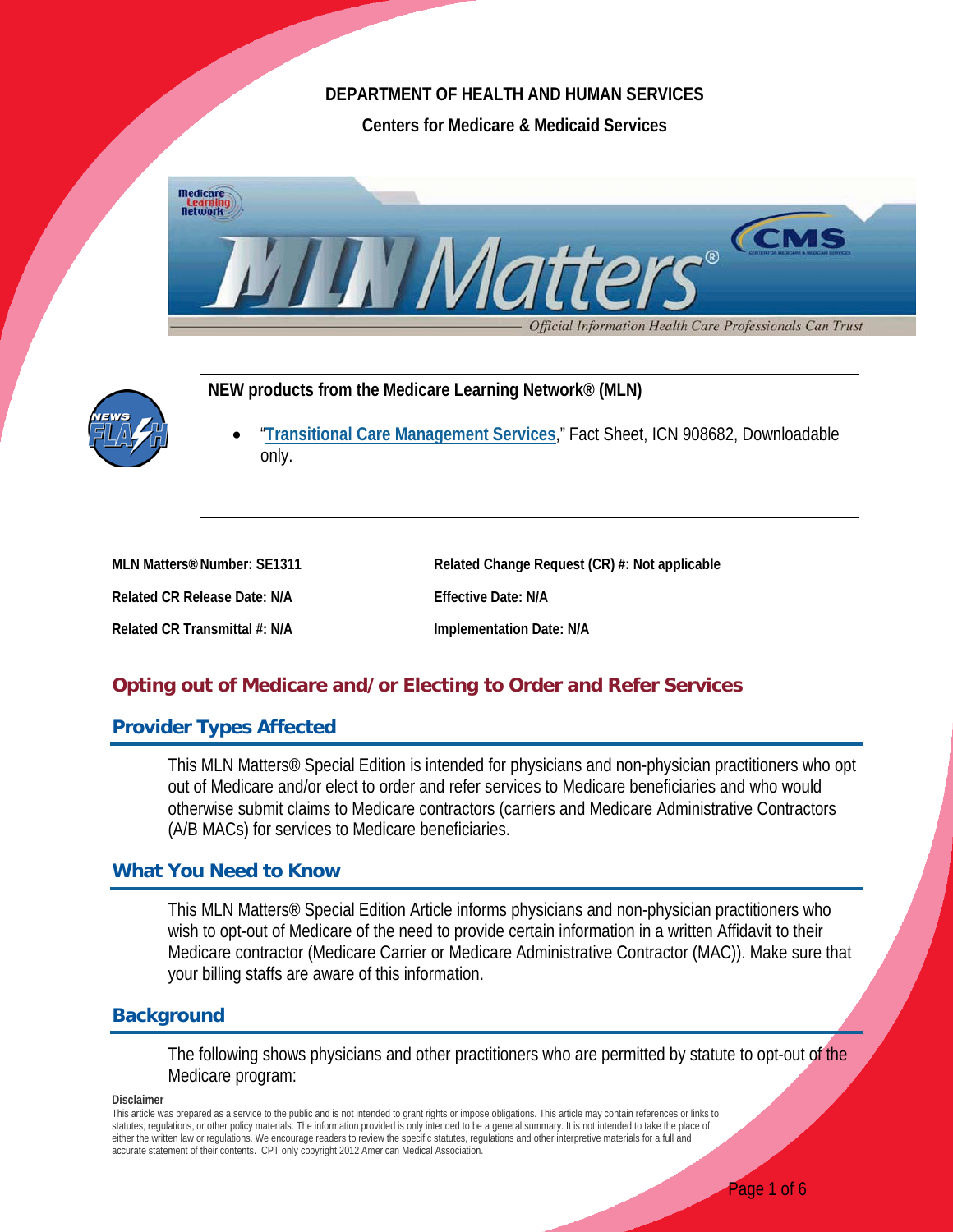- Physicians who are:
	- Doctors of medicine or osteopathy;
	- Doctors of dental surgery or dental medicine;
	- Doctors of podiatry; or
	- Doctors of optometry; and
	- Who are legally authorized to practice dentistry, podiatry, optometry, medicine, or surgery by the State in which such function or action is performed.
- Practitioners who are:
	- Physician assistants;
	- Nurse practitioners;
	- Clinical nurse specialists;
	- Certified registered nurse anesthetists;
	- Certified nurse midwives;
	- Clinical psychologists;
	- Clinical social workers; or
	- Registered dietitians or nutrition professionals; and
	- Who are legally authorized to practice by the State and otherwise meet Medicare requirements.

# Filing an Affidavit to Opt-out

Physicians and non-physician practitioners who want to opt-out must file an affidavit with Medicare in which they agree to opt-out of Medicare for a period of two years and to meet certain other criteria.

- In general, the law requires that during that 2-year period of time, physicians and nonphysician practitioners who have filed affidavits opting out of Medicare must sign private contracts with all Medicare beneficiaries to whom they furnish services that would otherwise be covered by Medicare, except those who are in need of emergency or urgently needed care.
- They cannot sign such contracts with beneficiaries in need of emergency or urgent care services.
- Moreover, physicians and non-physician practitioners who opt-out cannot choose to opt-out of Medicare for some Medicare beneficiaries but not others; or for some services and not others.

This article was prepared as a service to the public and is not intended to grant rights or impose obligations. This article may contain references or links to statutes, regulations, or other policy materials. The information provided is only intended to be a general summary. It is not intended to take the place of either the written law or regulations. We encourage readers to review the specific statutes, regulations and other interpretive materials for a full and accurate statement of their contents. CPT only copyright 2012 American Medical Association.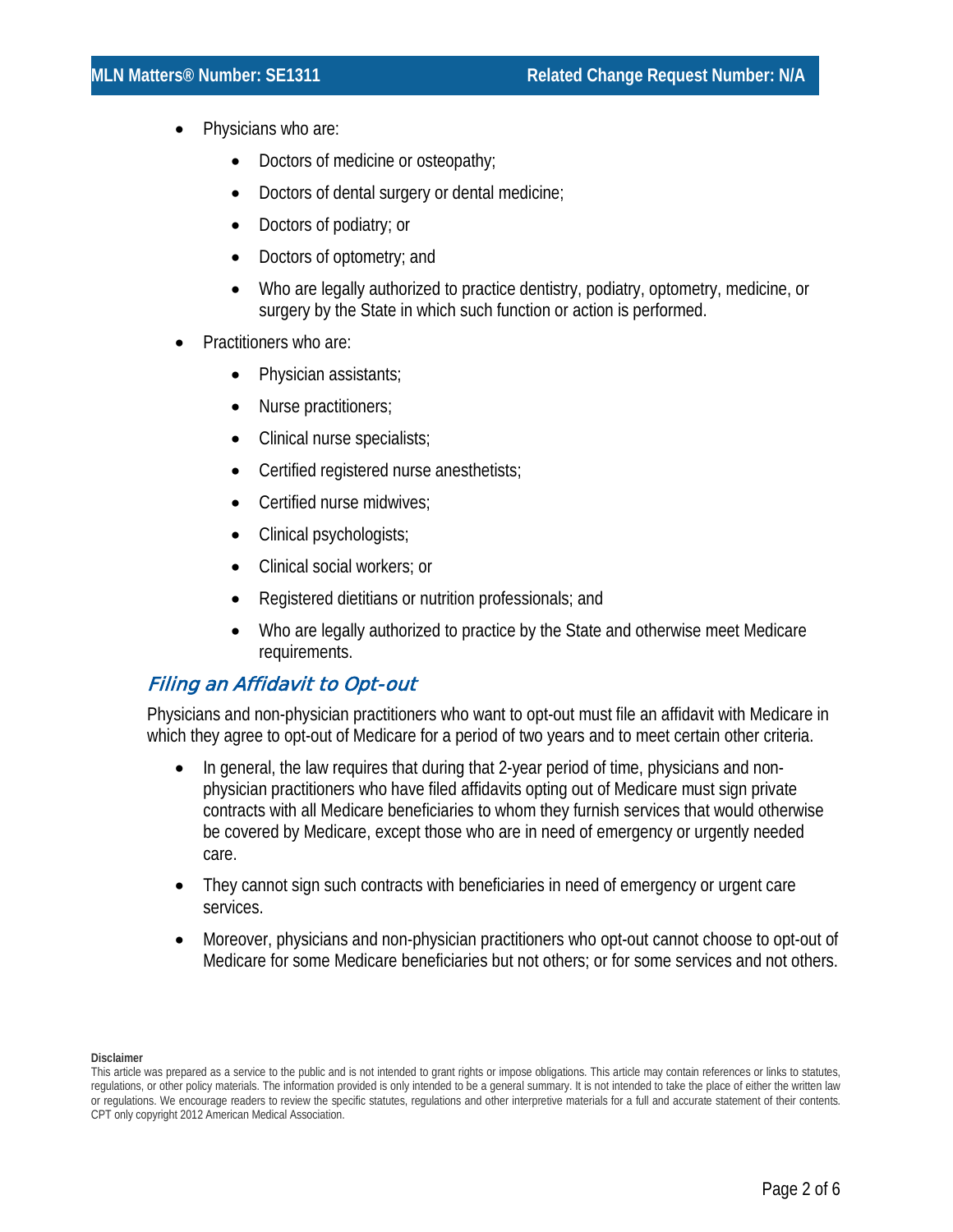The Centers for Medicare & Medicaid Services (CMS) does not have a standard affidavit form, so Medicare contractors must instruct those providers who wish to opt-out to provide the information mentioned in writing to the Medicare contractor within their service jurisdiction.

- The affidavit must be in writing and signed by the physician/non-physician practitioner.
- It must include various statements to which the physician/non-physician practitioner must agree; for example, the physician/non-physician practitioner must agree not to submit claims to Medicare for any services furnished during the opt-out period, except for emergency or urgent care services furnished to beneficiaries with whom the physician/non-physician practitioner has not previously entered into a private contract.
- It must identify the physician/non-physician practitioner sufficiently so that the Medicare contractor can ensure that no payment is made to the physician/non-physician practitioner during the opt-out period.
- It must be filed with all Medicare contractors who have jurisdiction over the claims the physician/non-physician practitioner would have otherwise filed with Medicare and must be filed no later than 10 days after entering into the first private contract to which the affidavit applies.

The following specific information must be included in the affidavit:

- The physician/non-physician practitioner's legal name;
- Medicare specialty;
- Taxpayer Identification Number (TIN) (Social Security Number (SSN)) (required if a National Payer Identifier (NPI) has not been assigned);
- Address (If the address in the affidavit is a P.O. Box, the Medicare contractor may request a different address);
- Telephone number;
- Medicare Billing ID/Provider Transaction Number (PTAN) (if the provider was previously enrolled and one had been assigned); and
- NPI (only if one has been assigned).

Physicians/non-physician practitioners who have never enrolled in Medicare are not required to enroll in Medicare before they can opt-out of Medicare.

A nonparticipating physician or practitioner may opt-out of Medicare at any time and the effective date of the affidavit record must comply with the following:

• The 2-year opt-out period begins the date the affidavit is signed, provided the affidavit is filed within 10 days after he or she signs his or her first private contract with a Medicare beneficiary.

This article was prepared as a service to the public and is not intended to grant rights or impose obligations. This article may contain references or links to statutes, regulations, or other policy materials. The information provided is only intended to be a general summary. It is not intended to take the place of either the written law or regulations. We encourage readers to review the specific statutes, regulations and other interpretive materials for a full and accurate statement of their contents. CPT only copyright 2012 American Medical Association.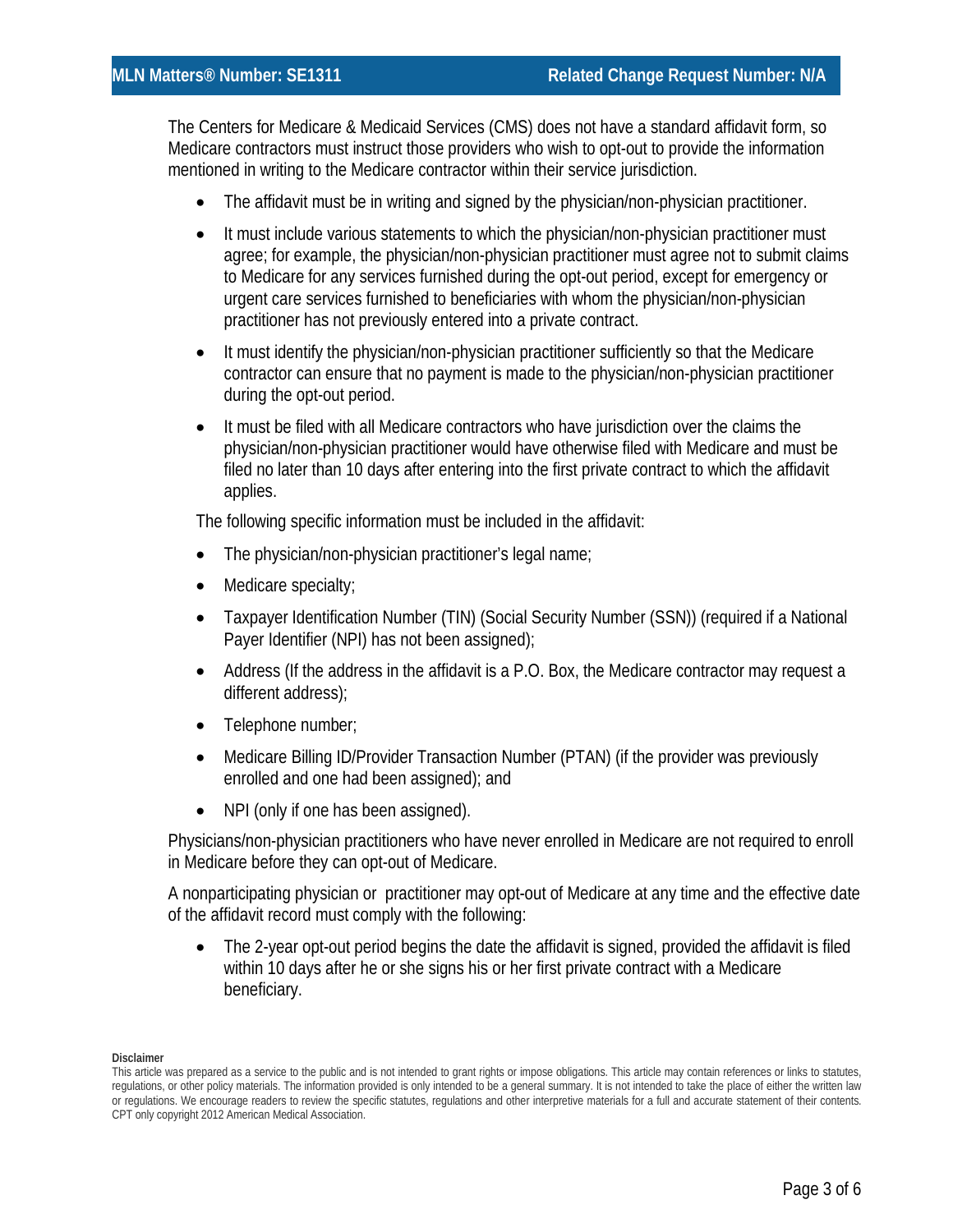• Physicians or practitioners that opt out in multiple contractor jurisdictions are required to file a separate affidavit with each contractor. If the physician or practitioner does not timely file all required affidavits, the 2-year opt-out period begins when the last such affidavit is filed. Any private contract entered into before the last required affidavit is filed becomes effective upon the filing of the last required affidavit. The furnishing of any items or services to a Medicare beneficiary under such contract before the last required affidavit is filed is subject to standard Medicare rules.

If the physician or non-physician practitioner had been enrolled in Medicare and had signed a Part B participation agreement and is now opting out, the participation agreement terminates at the same time the enrollment terminates. If an enrolled physician/non-physician practitioner is opting out, the existing enrollment record will be automatically end dated . The effective date of the opt-out affidavit shall comply with the following:

- A participating physician may properly opt-out of Medicare at the beginning of any calendar quarter, provided that the affidavit is submitted to the participating physician's Medicare contractor at least 30 days before the beginning of the selected calendar quarter.
- A private contract entered into before the beginning of the selected calendar quarter becomes effective at the beginning of the selected calendar quarter and the furnishing of any items or services to a Medicare beneficiary under such contract before the beginning of the selected calendar quarter is subject to standard Medicare rules.

# Opt-Out Providers Who May Order and Refer Services

There are differences between providers who are permitted to opt-out and providers who opt-out and elect to order and refer services. The following physicians and non-physician practitioners are permitted to order and refer:

- Physicians (doctor of medicine or osteopathy, doctor of dental medicine, doctor of dental surgery, doctor of podiatric medicine, doctor of optometry, optometrists may only order and refer DMEPOS products/services and laboratory and X-Ray services payable under Medicare Part B);
- Physician Assistants;
- Clinical Nurse Specialists;
- Nurse Practitioners;
- Clinical Psychologists;
- Interns, Residents, and Fellows;
- Certified Nurse Midwives; and
- Clinical Social Workers.

CMS emphasizes that generally Medicare will only reimburse for specific items or services when those items or services are ordered or referred by providers or suppliers authorized by Medicare statute and

This article was prepared as a service to the public and is not intended to grant rights or impose obligations. This article may contain references or links to statutes, regulations, or other policy materials. The information provided is only intended to be a general summary. It is not intended to take the place of either the written law or regulations. We encourage readers to review the specific statutes, regulations and other interpretive materials for a full and accurate statement of their contents. CPT only copyright 2012 American Medical Association.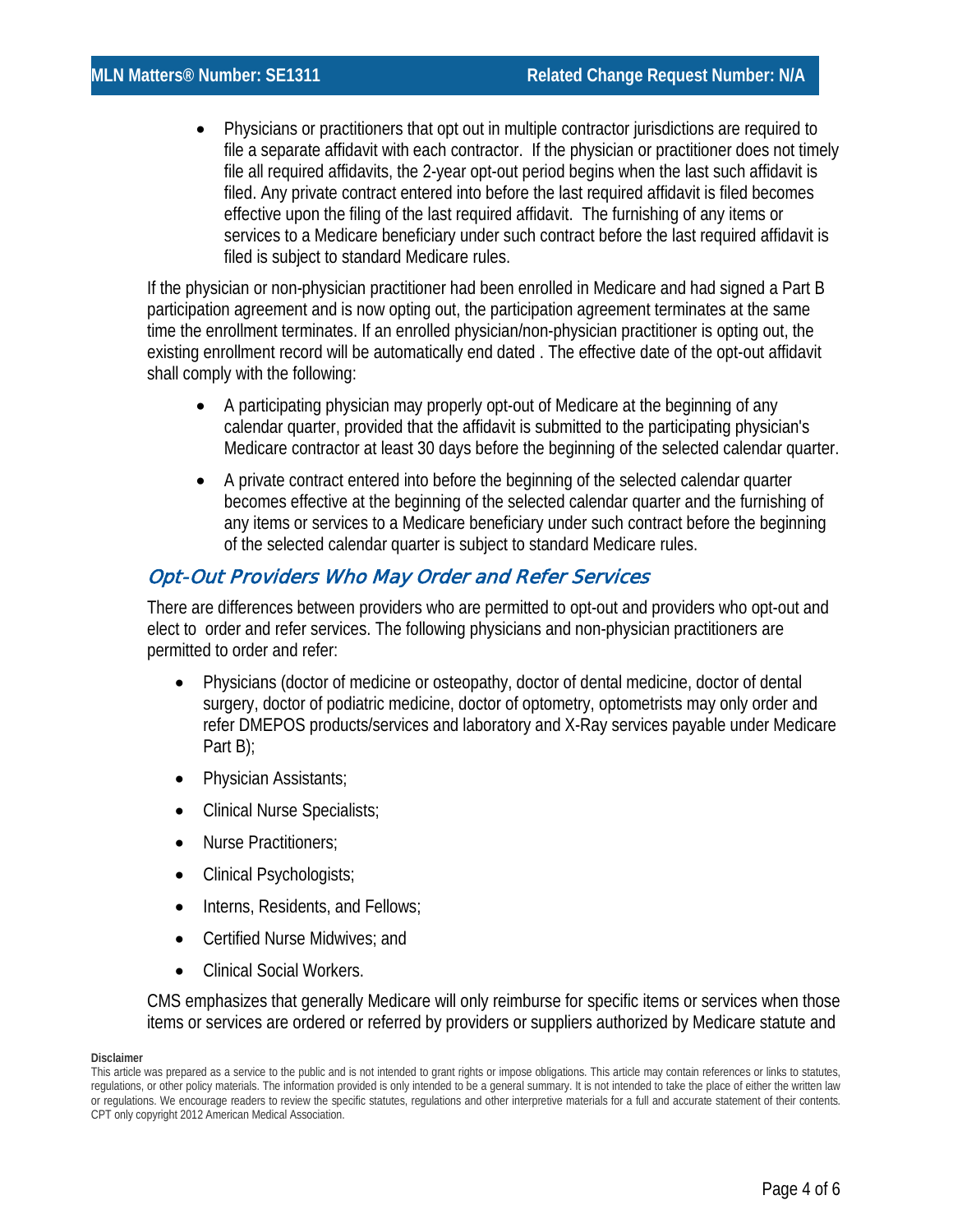regulation to do so. The denial will be based on the fact that neither statute nor regulation allows coverage of certain services when ordered or referred by the identified supplier or provider specialty.

CMS would like to highlight the following limitations:

- Chiropractors are not eligible to order or refer supplies or services for Medicare beneficiaries. All services ordered or referred by a chiropractor will be denied.
- Home Health Agency (HHA) services may only be ordered or referred by a Doctor of Medicine (M.D.), Doctor of Osteopathy (D.O.), or Doctor of Podiatric Medicine (DPM). Claims for HHA services ordered by any other practitioner specialty will be denied.
- Optometrists may only order and refer DMEPOS products/services, and laboratory and X-Ray services payable under Medicare Part B.

If an Opt-Out provider elects to order and refer services, Medicare contractors must develop for the following information through an additional information request:

- An NPI (if one is not contained on the affidavit voluntarily);
- Confirmation if an Office of Inspector General (OIG) exclusion exists (if not contained on the Affidavit);
- Date of Birth: and
- Social Security Number (if not contained on the Affidavit).

If the above information is not obtained, the opt-out provider will not be able to order and refer services. If the opt-out provider refuses to report the information listed immediately above, then the opt-out provider cannot order and refer, but the failure to report this additional information does not affect the provider's right to opt out of Medicare.

The Medicare contractor must ask the opt-out physician or non-physician practitioner if he or she has been excluded by the OIG and may specifically ask for a copy of the private contract he or she uses in order to ascertain whether he or she has been excluded from the Medicare program.

## **Additional Information**

You may want to review MLN Matters<sup>®</sup> Article MM8100, entitled "Effect of Beneficiary Agreements Not to Use Medicare Coverage and When Payment May be Made to a Beneficiary for Service of an Opt-Out Physician/Practitioner," which is available at **[http://www.cms.gov/Outreach-and-](http://www.cms.gov/Outreach-and-Education/Medicare-Learning-Network-MLN/MLNMattersArticles/Downloads/mm8100.pdf)[Education/Medicare-Learning-Network-MLN/MLNMattersArticles/Downloads/mm8100.pdf](http://www.cms.gov/Outreach-and-Education/Medicare-Learning-Network-MLN/MLNMattersArticles/Downloads/mm8100.pdf)** on the CMS website.

The official Medicare requirements for opting out are in the Chapter 15, Section 40, of the "Medicare Benefit Policy Manual" and that section is available at **[http://www.cms.gov/Regulations-and-](http://www.cms.gov/Regulations-and-Guidance/Guidance/Manuals/Downloads/bp102c15.pdf)[Guidance/Guidance/Manuals/Downloads/bp102c15.pdf](http://www.cms.gov/Regulations-and-Guidance/Guidance/Manuals/Downloads/bp102c15.pdf)** on the CMS website.

This article was prepared as a service to the public and is not intended to grant rights or impose obligations. This article may contain references or links to statutes, regulations, or other policy materials. The information provided is only intended to be a general summary. It is not intended to take the place of either the written law or regulations. We encourage readers to review the specific statutes, regulations and other interpretive materials for a full and accurate statement of their contents. CPT only copyright 2012 American Medical Association.